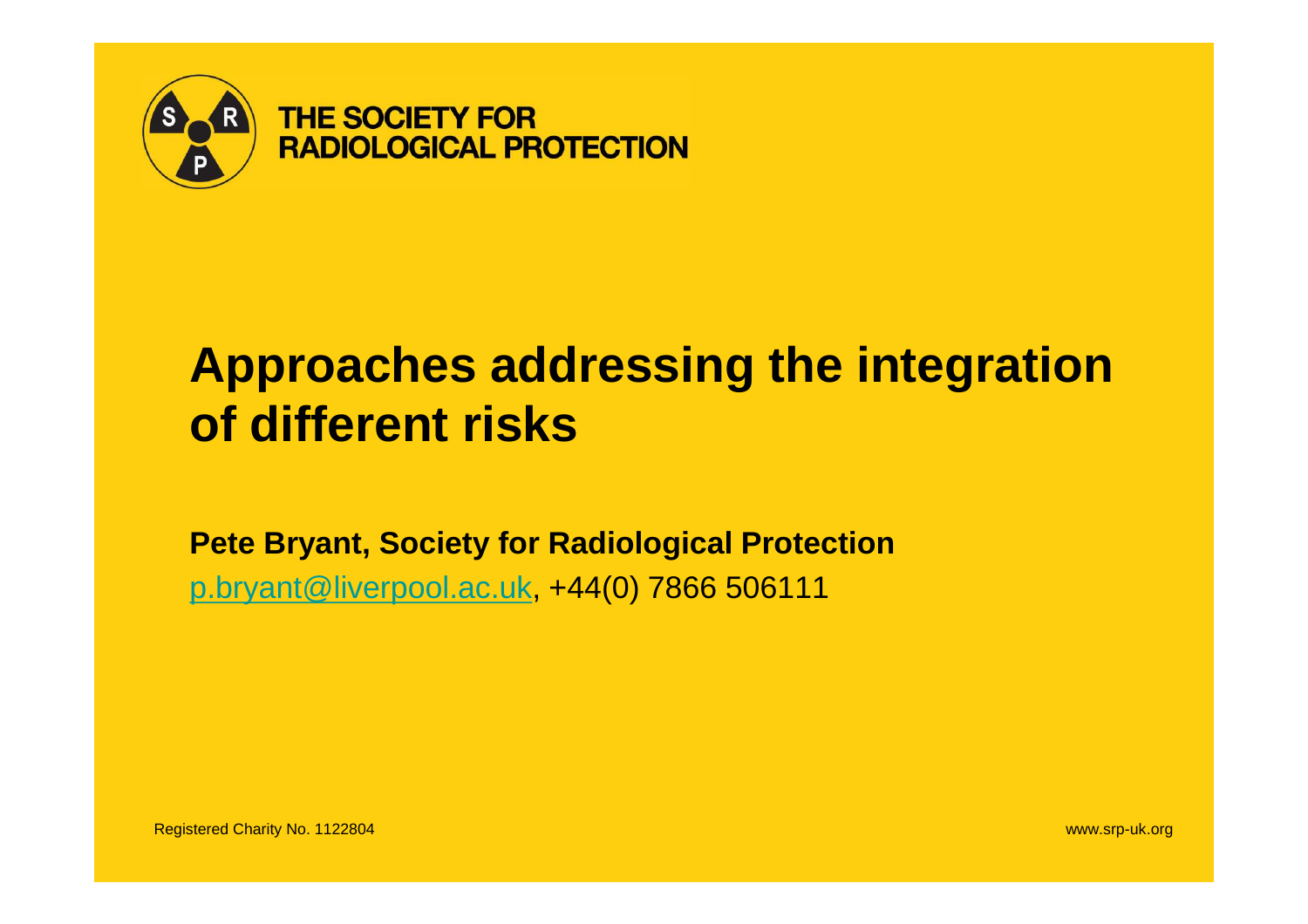



Registered Charity No. 1122804 www.srp-uk.org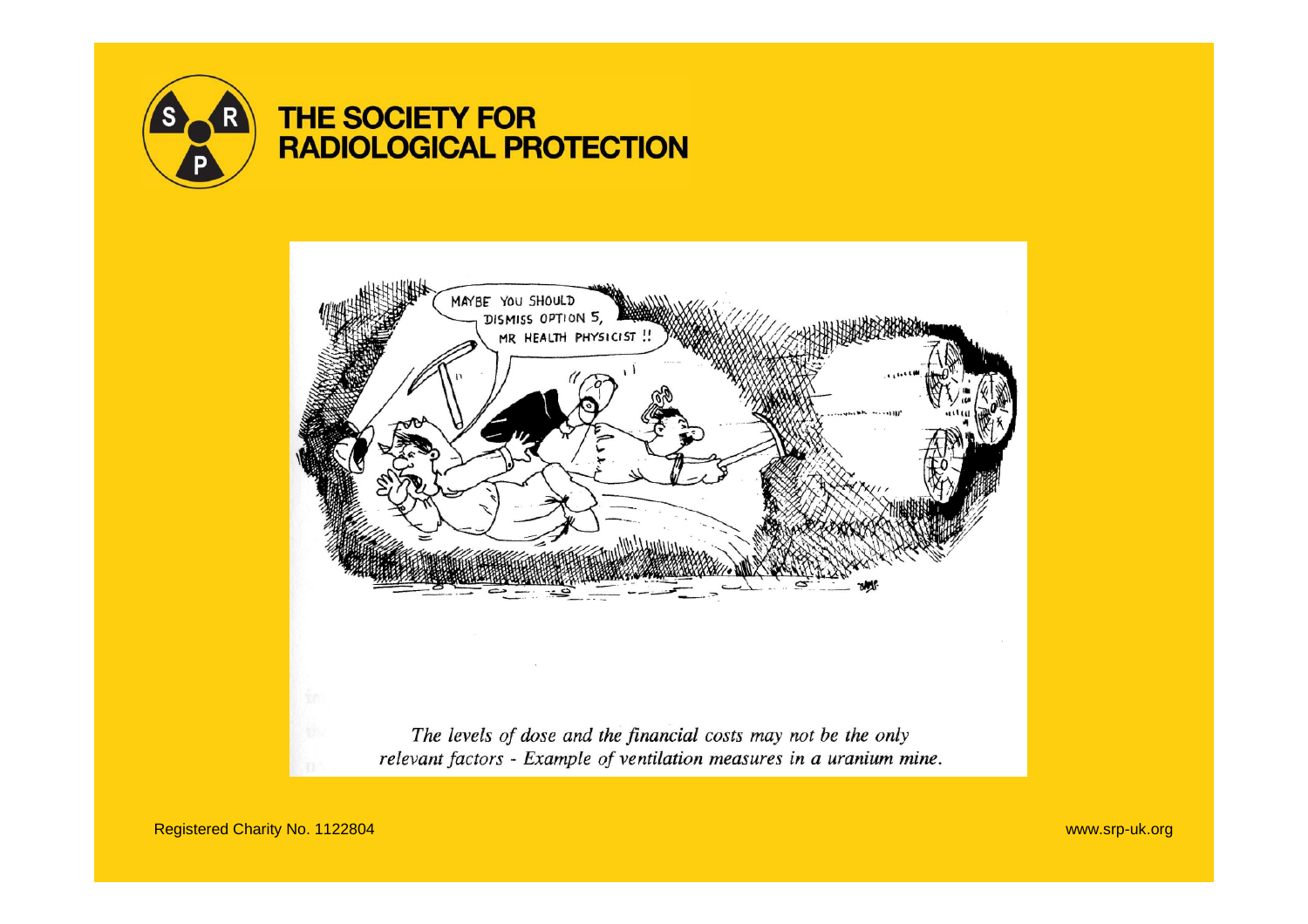

# Historical Perspective

- From 4<sup>th</sup> European ALARA Workshop (2000):
	- To review the approaches to risk management
		- Single and multiple risks
	- To identify the significant factors in decision making
		- Technical, legal, economic, social, health impact, ethical
	- To examine how different parties perceive risk and how they impact on the risk management process
		- Regulatory, corporate and worker level
	- **Has any of this changed?**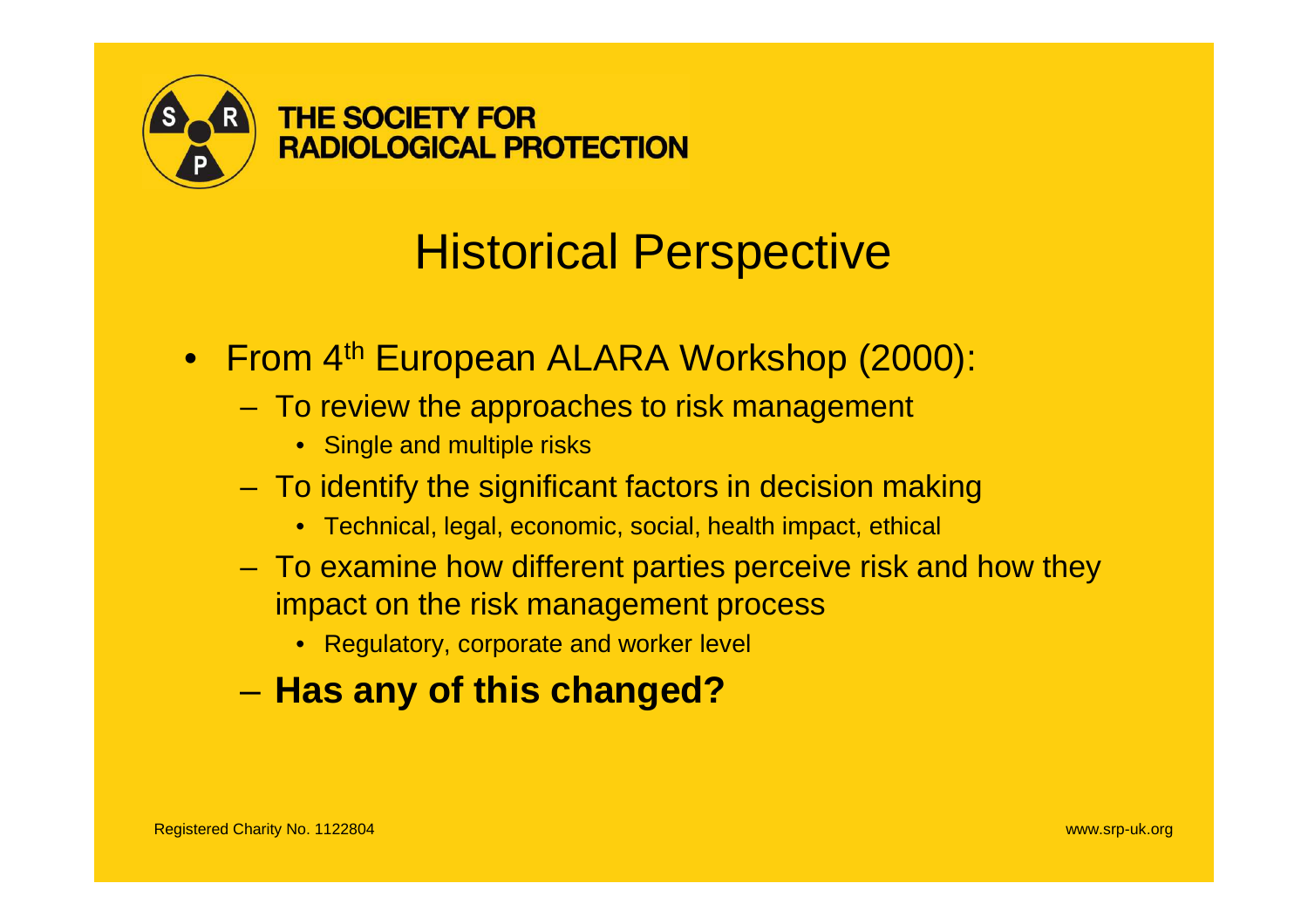

## Where are we now?

- ALARA a concept familiar to all?
	- With variable rigour
- A common glossary of risk terminology?
	- Probably not
- Harmonised approach to risk management
	- Probably not
- Commitment to Safety Culture (application of ALARA)? Regulators, management, and workforce?
	- Perhaps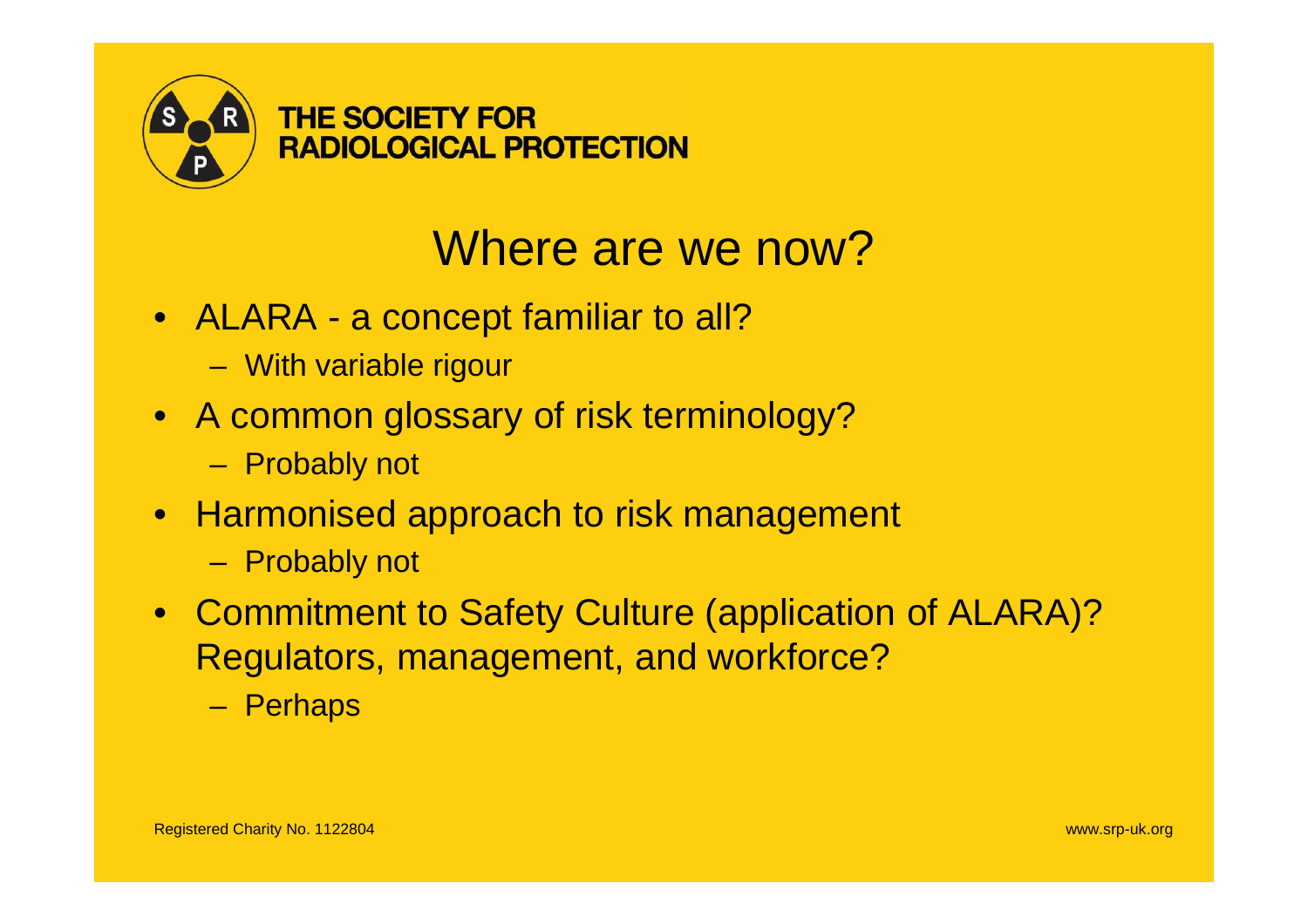

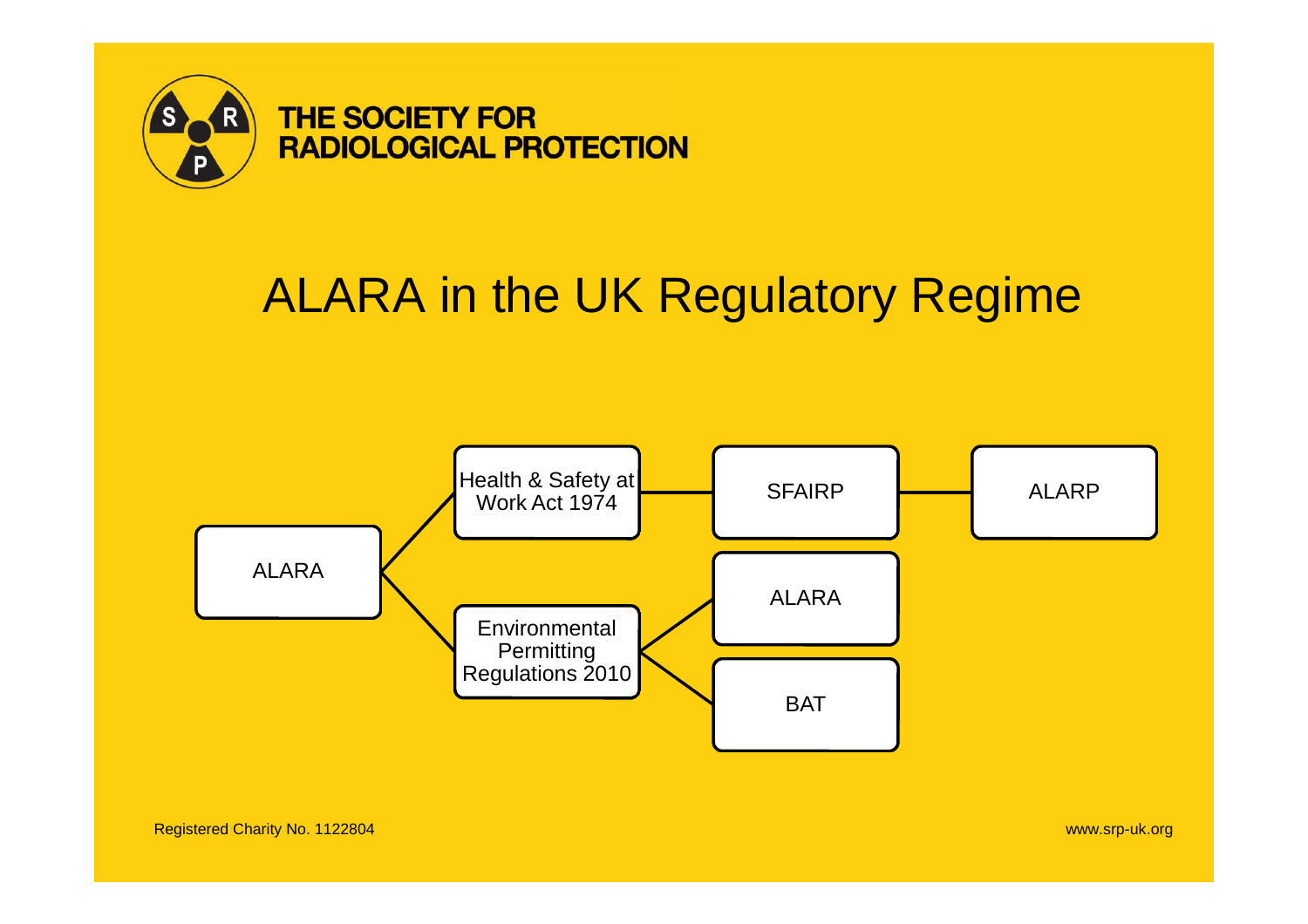

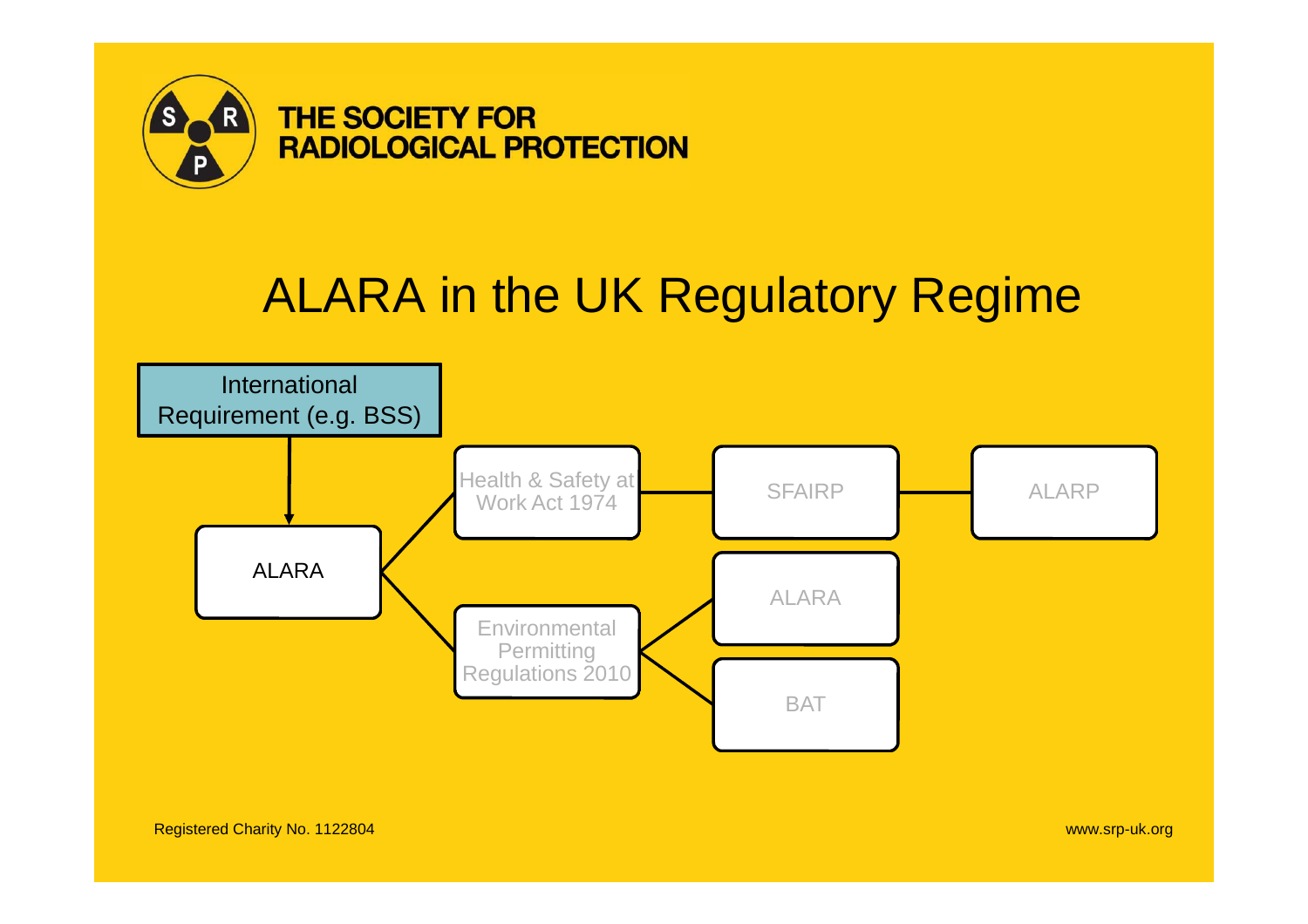

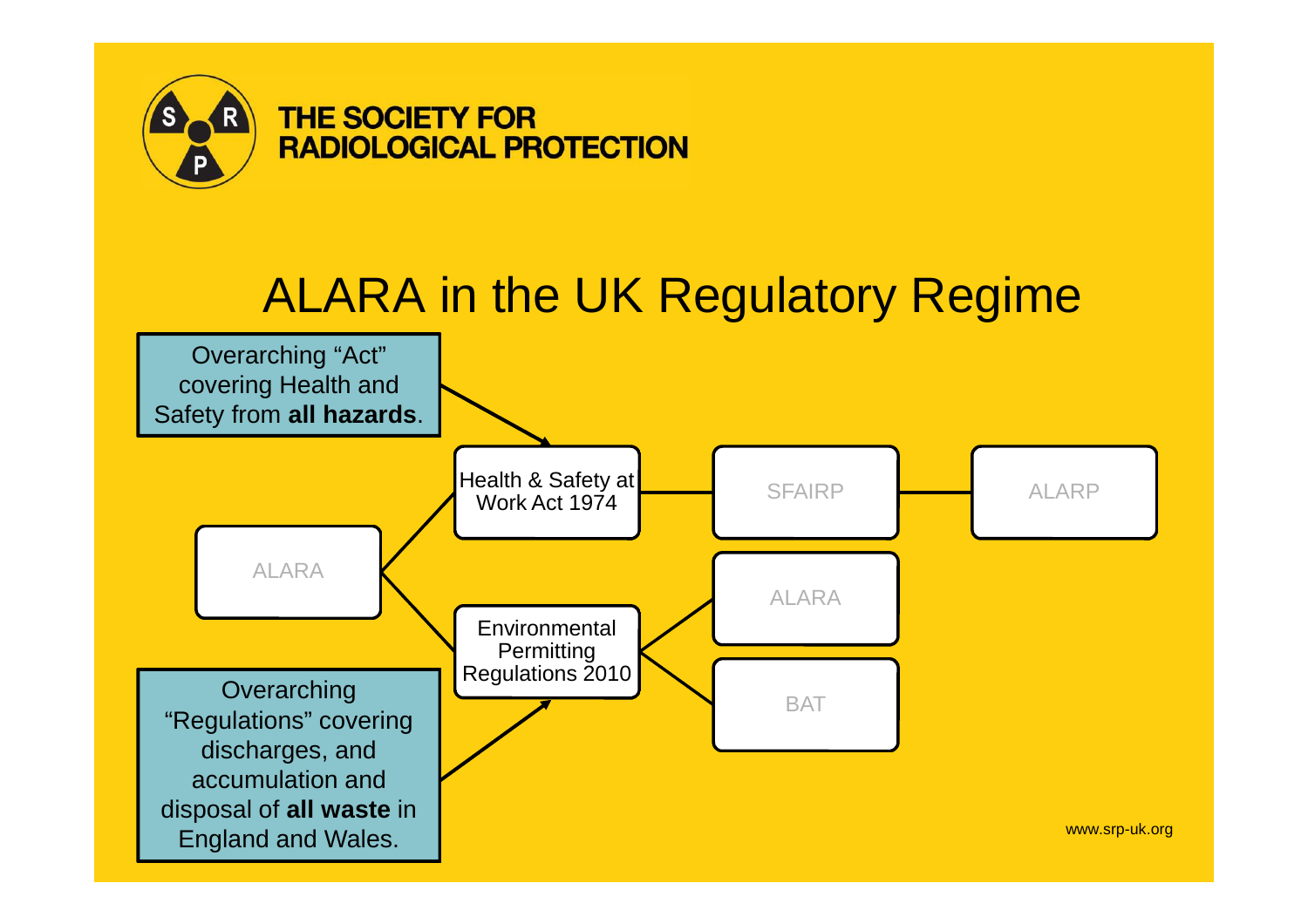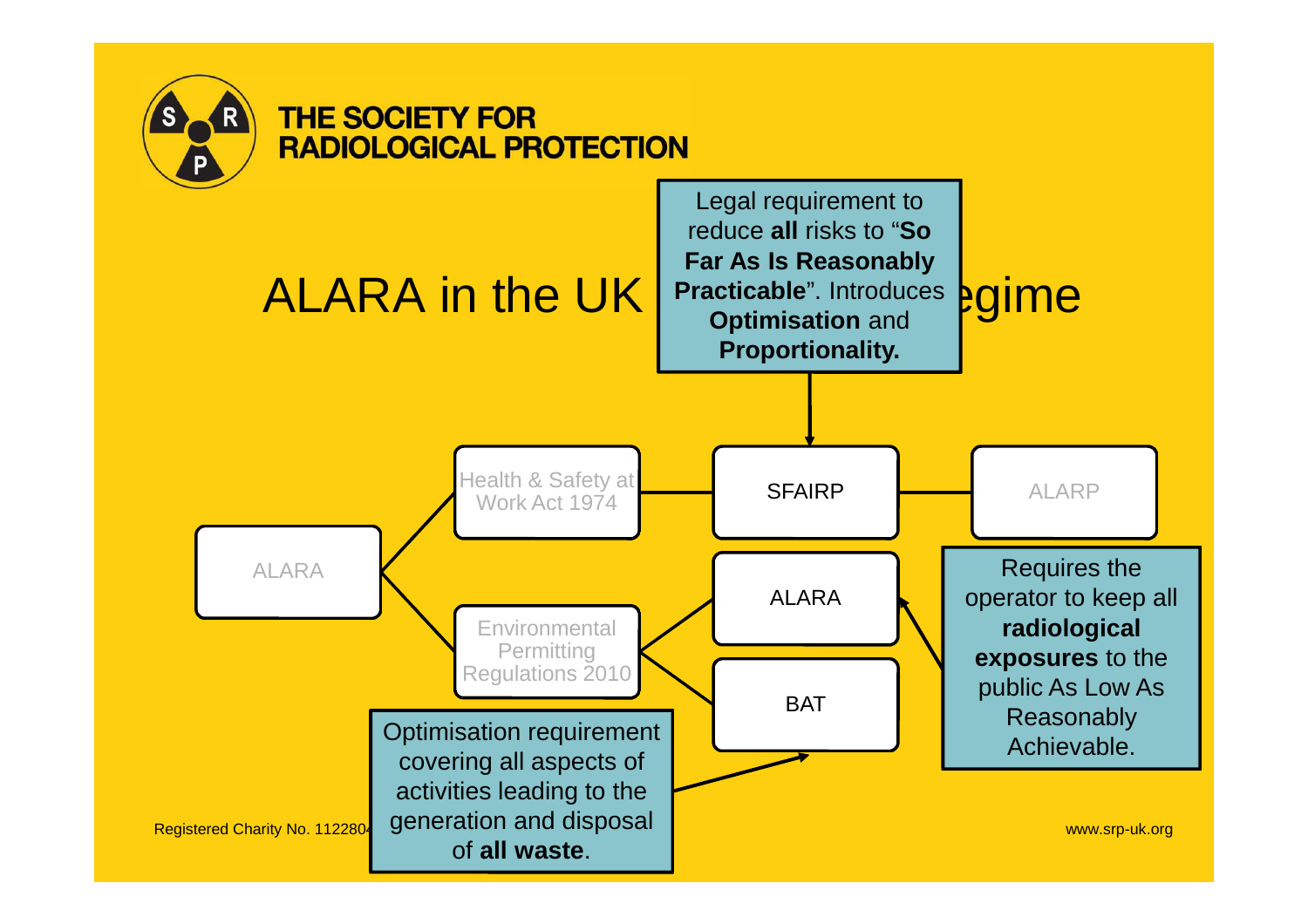

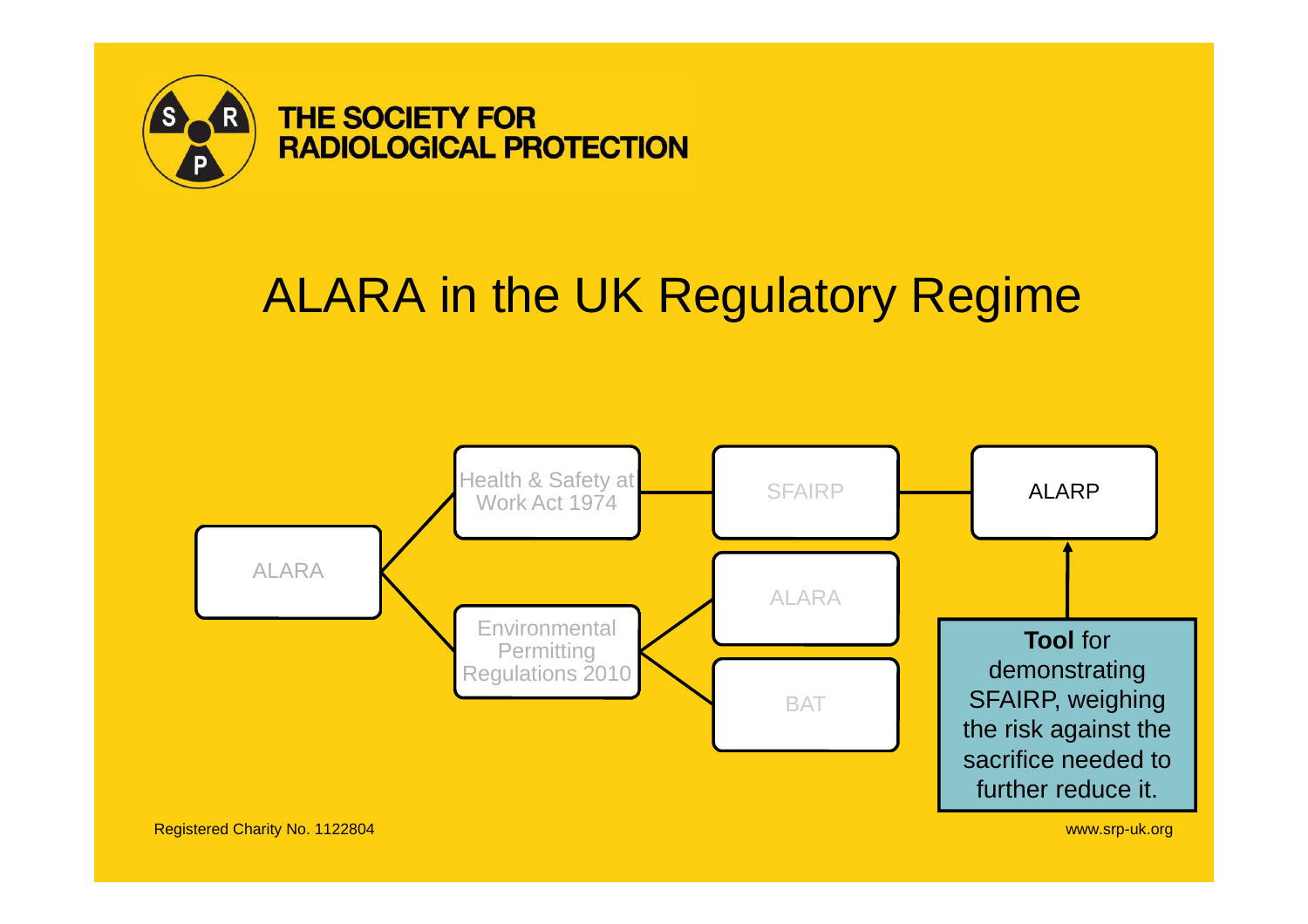

# **Integration of different risks in the UK**

- High Hazard Industries (Nuclear, Oil and Gas, Rail etc.) are **Heavily Regulated**.
- Nuclear Industry most heavily regulated. Gold Standard in UK Health & Safety.
	- Significant effort in the **integration of different risks as part of the ALARP Argument**.
- What about the Lower Hazard Industries or Medical Sector? Is there an **all risk approach**?
- It appears there is **not yet a consistent approach across industries** for the treatment, yet alone integration of risks. For instance Deterministic vs Probabilistic Treatment of Risks in different sectors.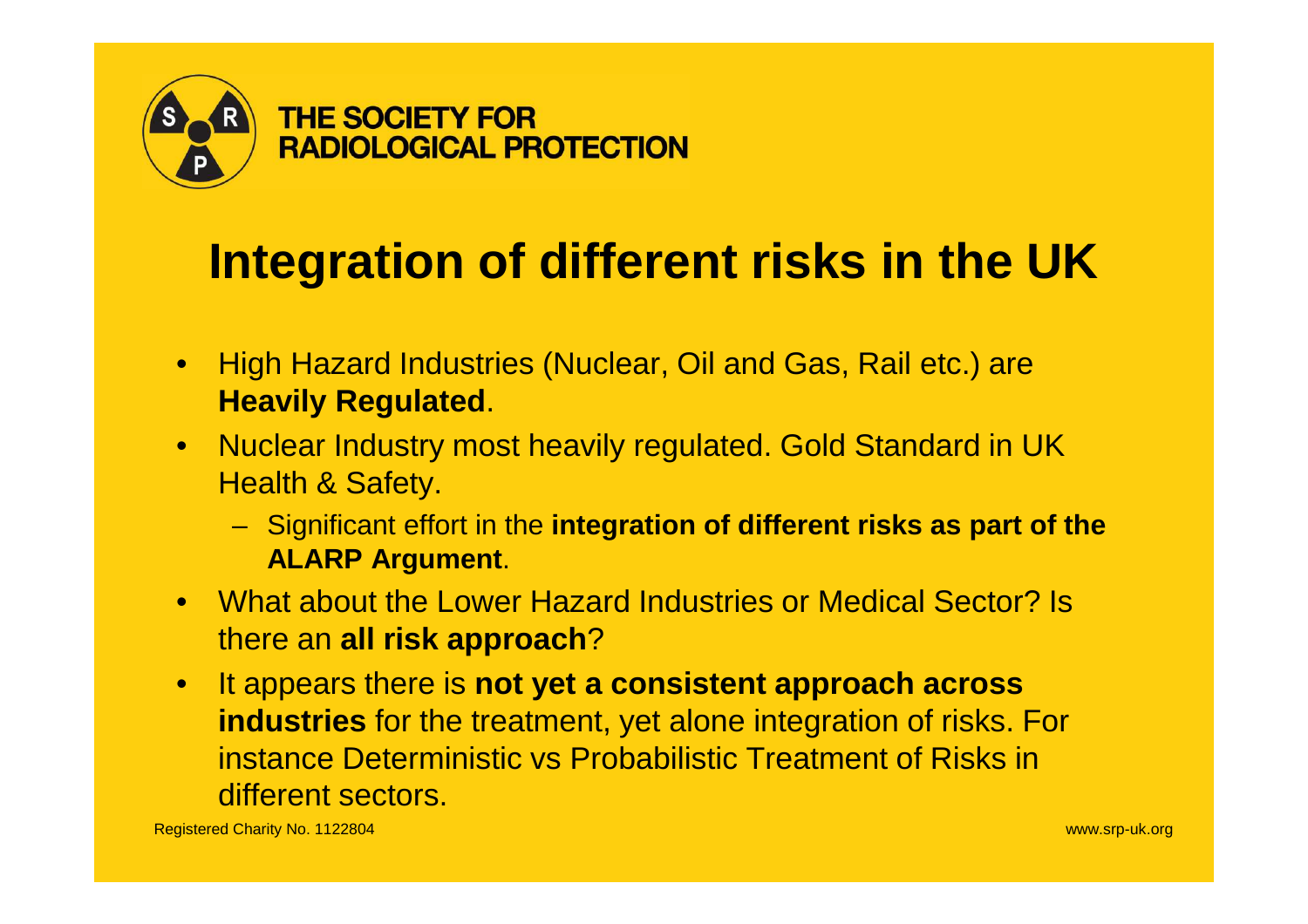

## The Nuclear Industry and Safety Case

- The Safety Case is a requirement in UK Law (Health and Safety at Work Act and Nuclear Installations Act).
- NIA requires a site licence to be issued prior to the construction and operation of a Nuclear Facility.
- A set of 36 Standard Conditions, covering design, construction, operation and decommissioning, is also attached to each site licence.
- **Safety Case** The documentation that demonstrates how the operators meets these License Conditions and has reduced the risks to ALARP.
- It **covers all hazards and risks**. Not just Nuclear or Radiological.
- **A learning opportunity for other sectors?**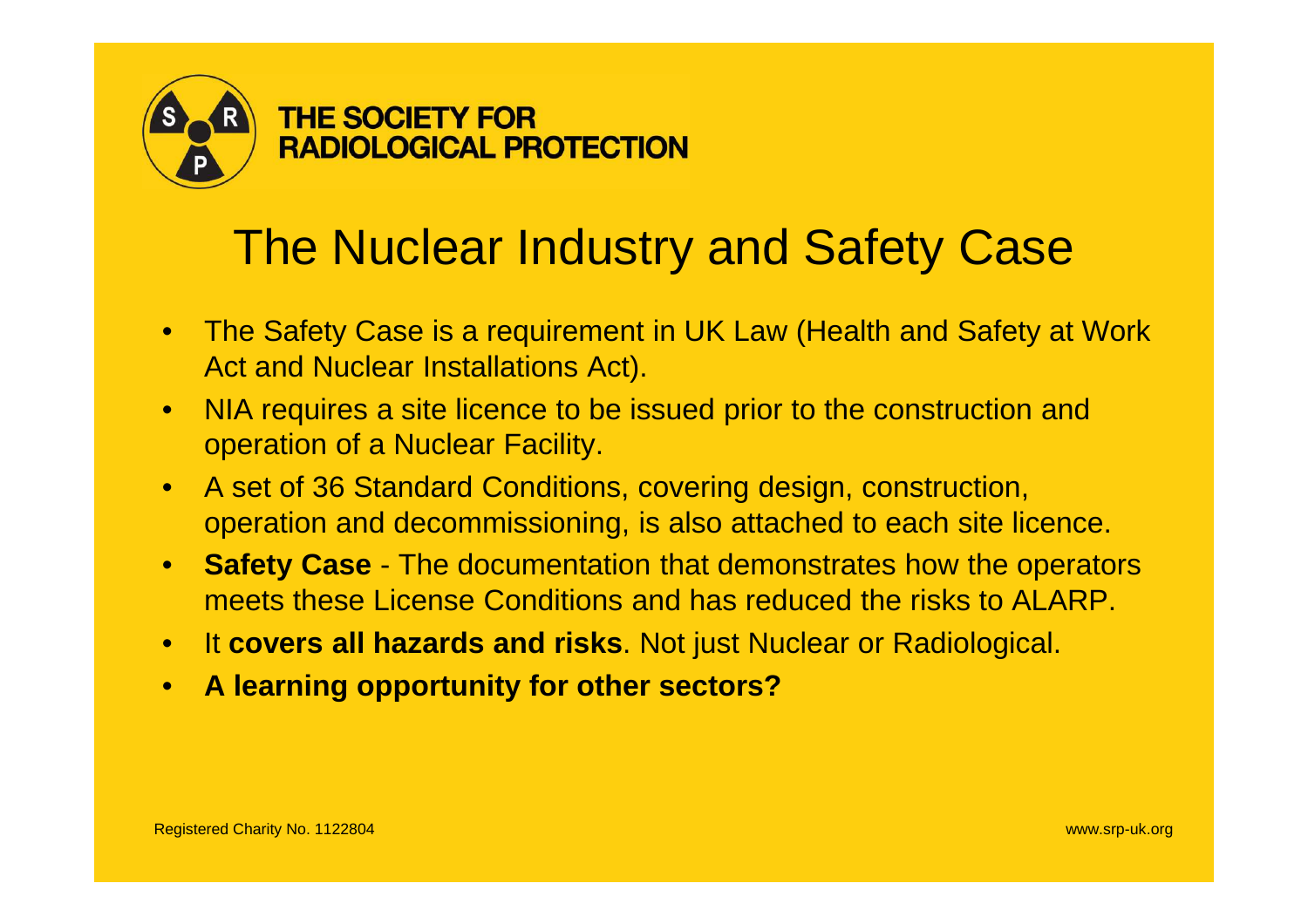

# Safety Case, Risk Assessment & System of Protection

- The Safety Case has a strong link to the Radiological Risk Assessment and System of Protection. However this is applied to all hazards:
	- **Justification** Is the risk of the associated hazards justifiable?
	- **Optimisation** Have the risks been reduced to ALARP?
	- **Limitation** Are the consequences of any exposure below the relevant legal limits?
- Is there an opportunity to apply this to all risks across all sectors?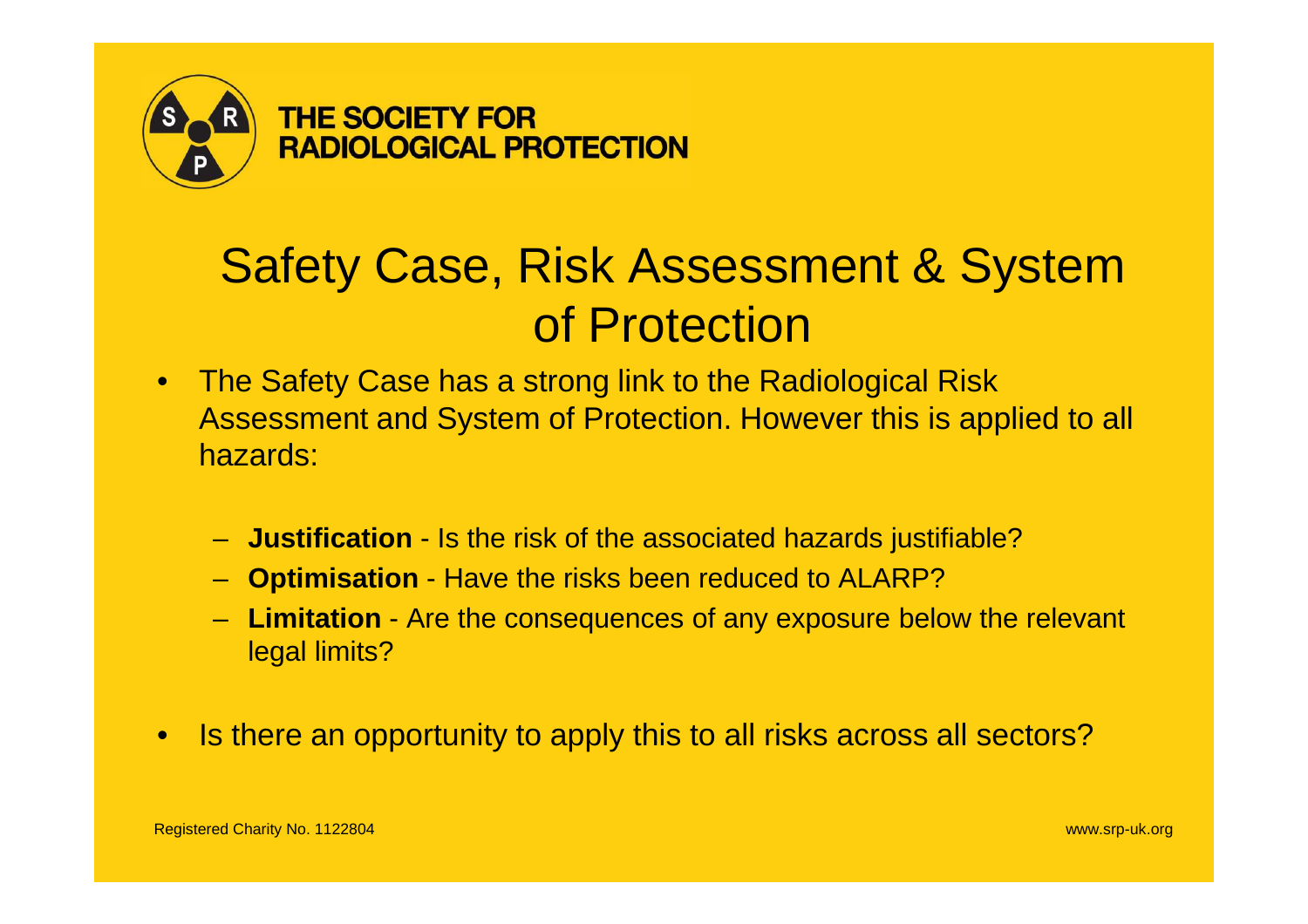



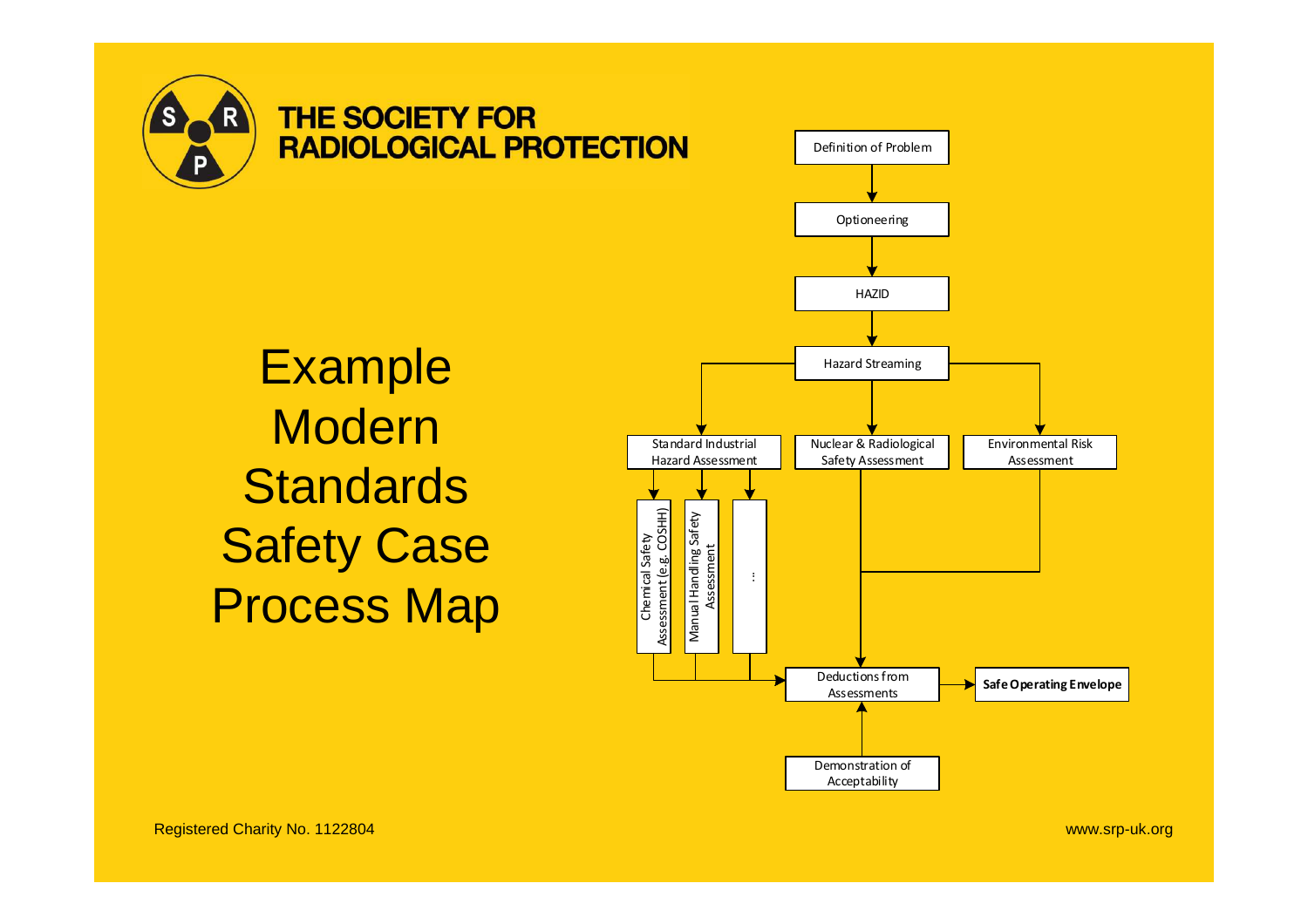

# **Optioneering**

- Provides the **foundation to the ALARP argument**.
- Key Steps:
	- Define Requirements
	- Identify Options
	- Define Selection Criteria Assurance (including Radiological Safety, Conventional Safety, Environmental Risks), Engineering, Business etc.
	- Analyse Options Assess against criteria
	- Scoring and Ranking
	- Down Selection Identify Preferred Option(s)
- Recording and reporting of the above provides an auditable trail that underpins the justification and supports the ALARP argument.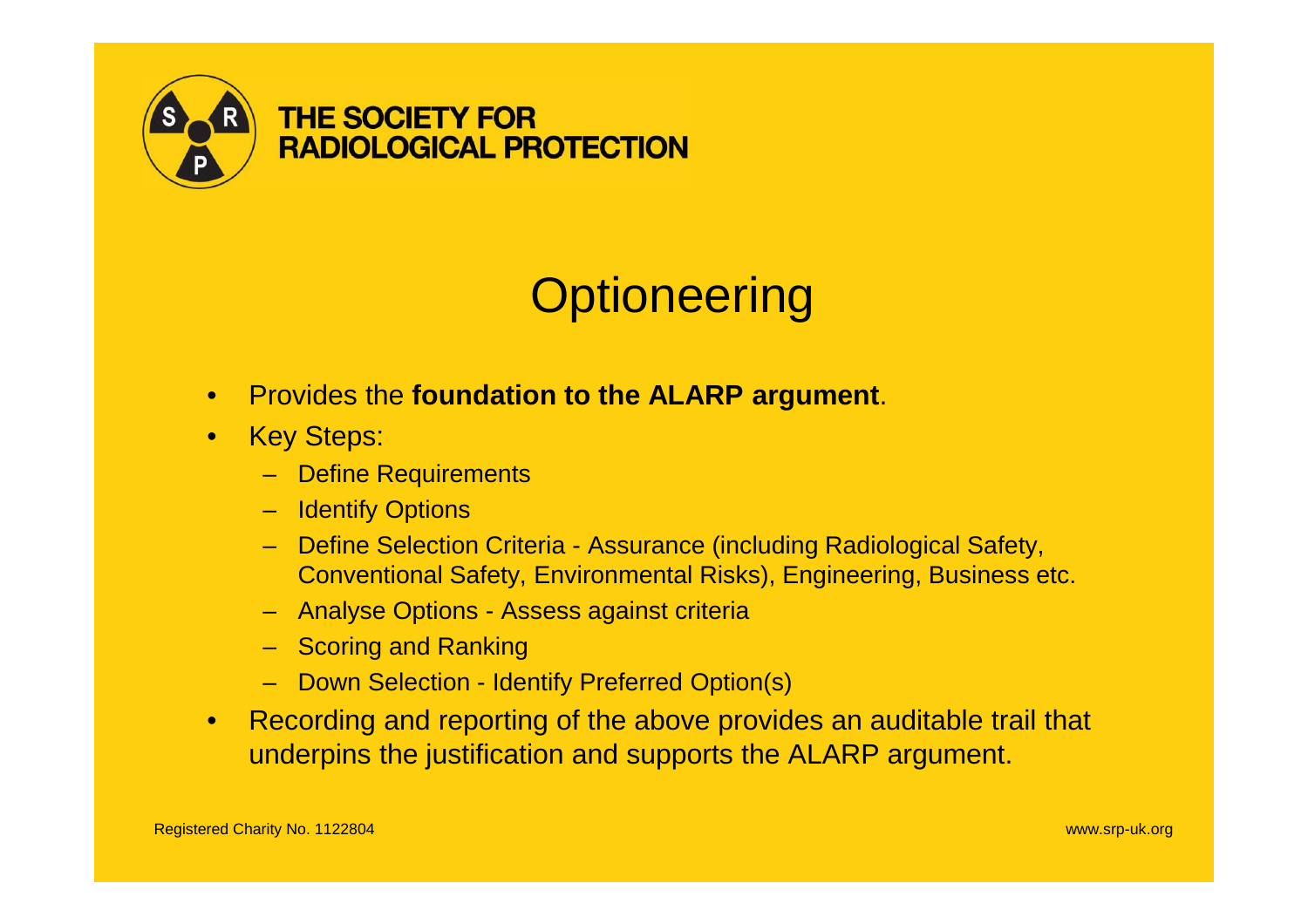

## Hazard Identification (HAZID)

- A Safety Case or Risk Assessment requires a systematic method of hazard identification. This provides a means of **testing the preferred option**.
- The hazard identification process must identify all significant hazards, i.e. those that could lead to loss of life, injury or ill health to a facility worker, on-site worker and member of the public. Potential hazards include radiological and standard industrial hazards (conventional hazards). Combinations of hazards must also be considered (where these can not be eliminated by the design).
- In addition, all releases that could potentially pollute the environment must also be identified.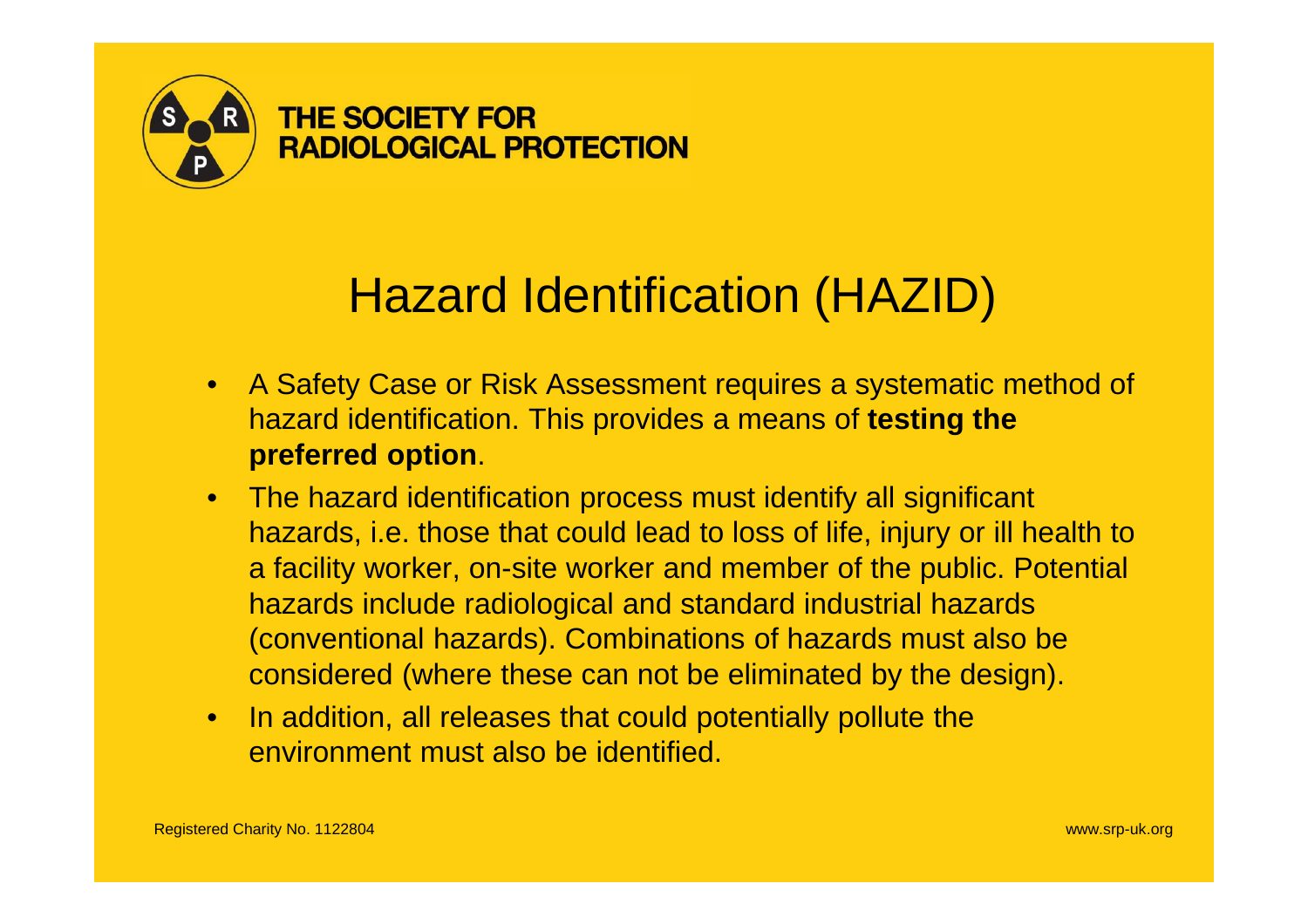

## Hazard / Safety Assessments

- Regardless of the Hazard Type whether Nuclear / Radiological, Industrial or Environmental in nature a **proportionate approach** should be undertaken to assessing the hazard.
	- For those hazards capable of causing a significant consequence (fatality or a number of serious injuries) it is **reasonable** to undergo additional assessment to **understand the potential fault sequences and consequences**, and to correctly determine the relevant safety controls.
	- Those hazards with a lower consequence are less likely to require an in depth assessment to identify any controls.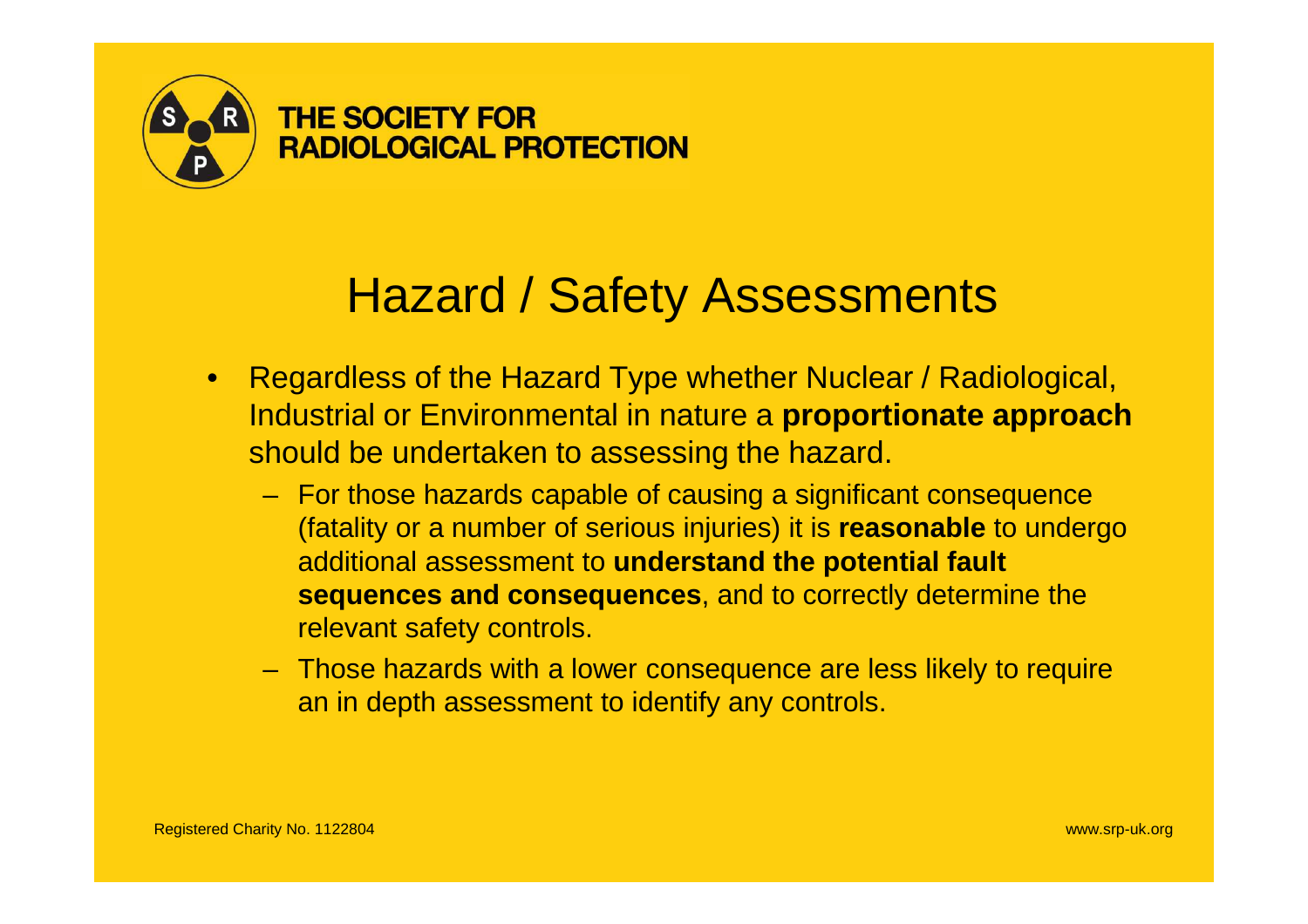

## Hazard / Safety Assessments

- **Relevant Good Practice** should be applied to all hazards as a minimum.
- Those hazards capable of causing a significant consequence may require specialist assessments tailored to the hazard type. For instance explosive hazards.
- It should be noted that in certain cases controls put in place to limit or reduce the risk associated with one hazard type, may also be used to limit or reduce the risk associated with another hazard type. (e.g. Chemical and Radiological Contamination Hazards). In such cases it is important to make sure any **claims placed on the control are recorded** in both hazard assessments.

Registered Charity No. 1122804 www.srp-uk.org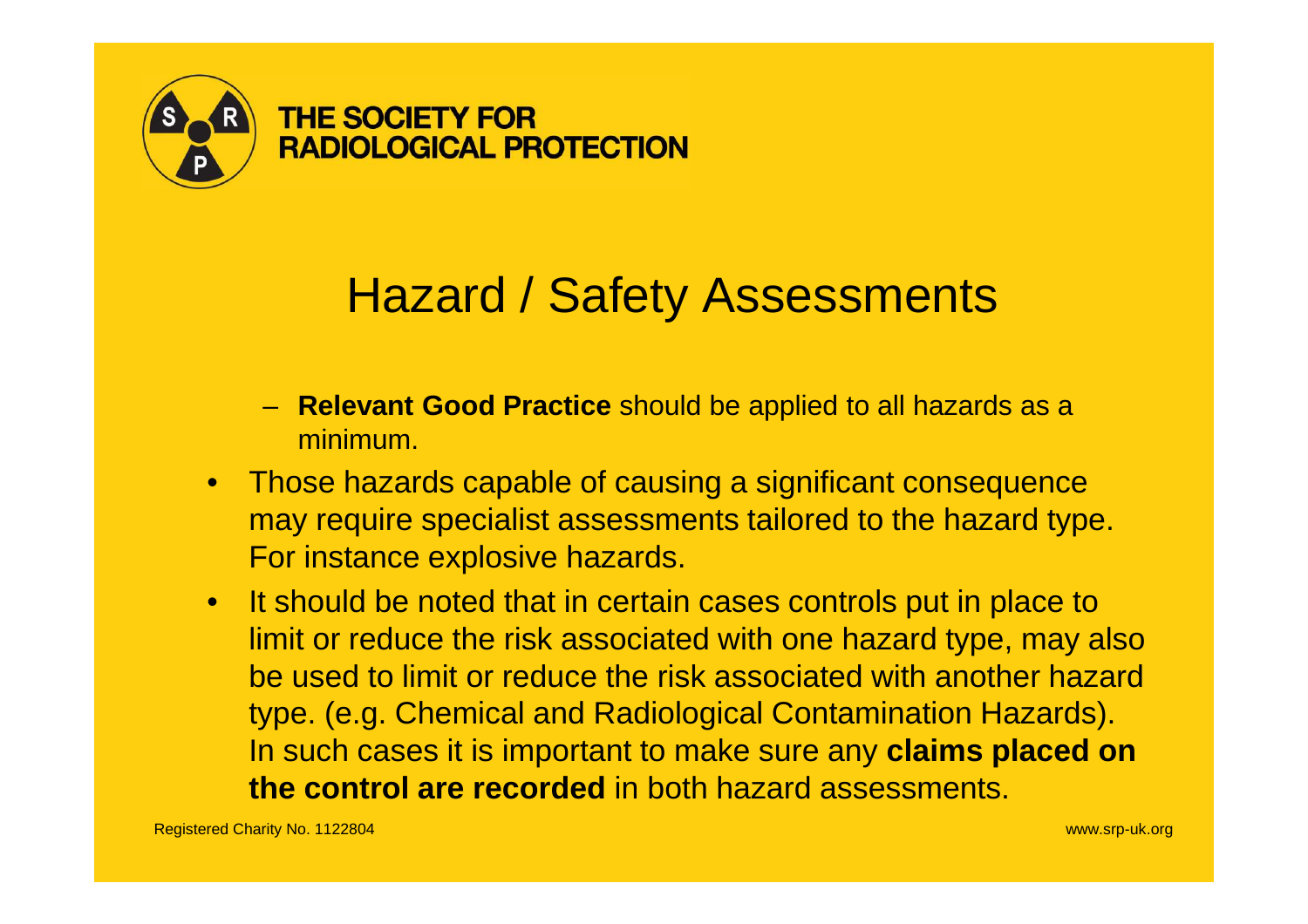

# Deductions from Assessments & Safe **Operating Envelope**

- The output of the various assessments **in combination** are used to define the Safe Operating Envelope.
- This includes **Bounding Conditions**, Engineered and/or Managerial Safety Controls (and requirements placed on the controls, including **maintenance**), which are to be implemented by the facilities safety management arrangements.
- Bounding Conditions are key physical parameters which inform the operators of specific limits of safe operation.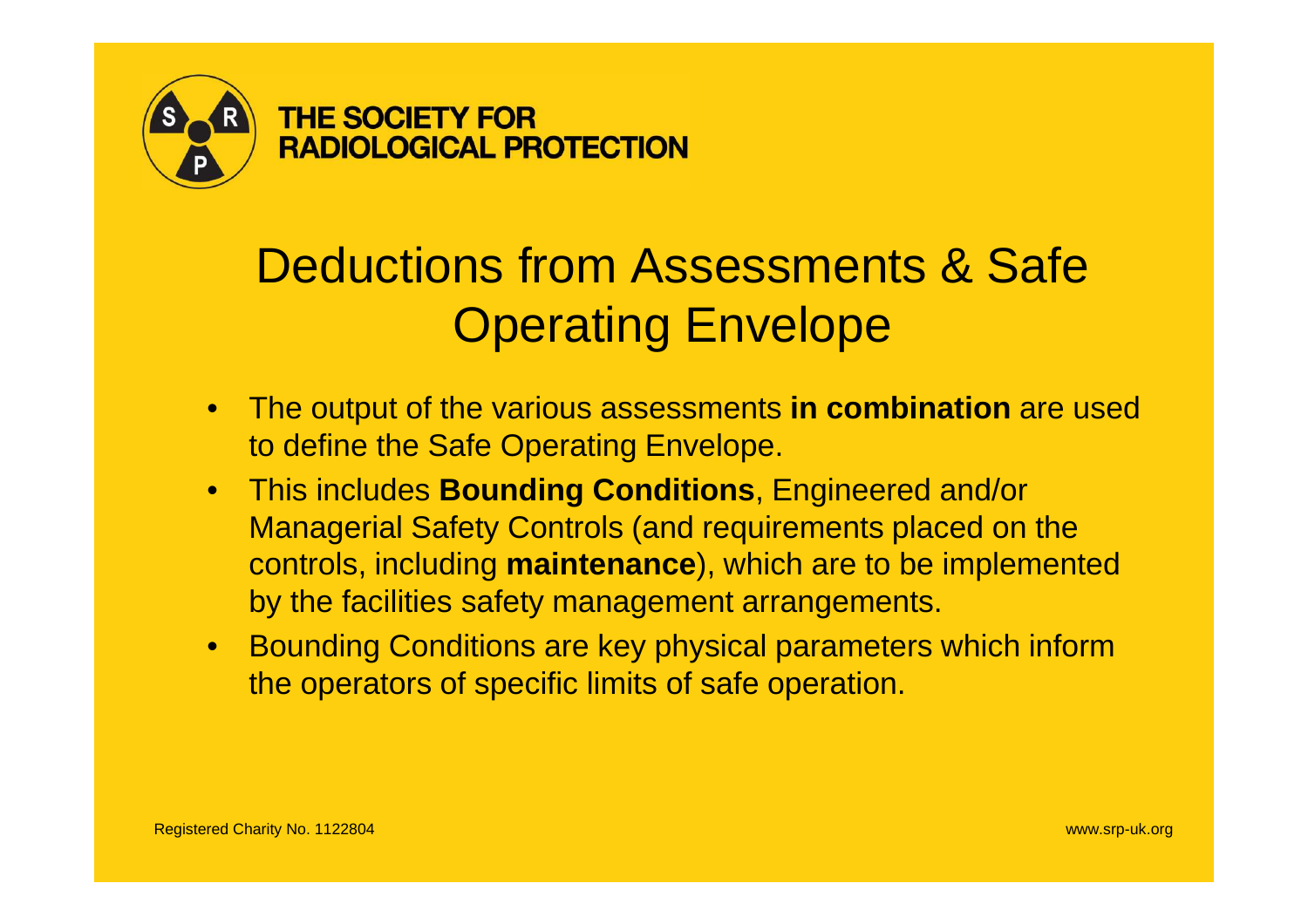

### Demonstration of Acceptability

- As part of the Hazard / Safety Assessments claims are placed on Engineered Controls and Managerial Controls.
- These claims need to be substantiated in order to demonstrate they can be met.
- The extent of substantiation is proportionate to the level of risk reduction and confidence required for the safety measure. This may range from compliance with relevant standards, to a more in-depth assessment of failure modes or through limiting factors.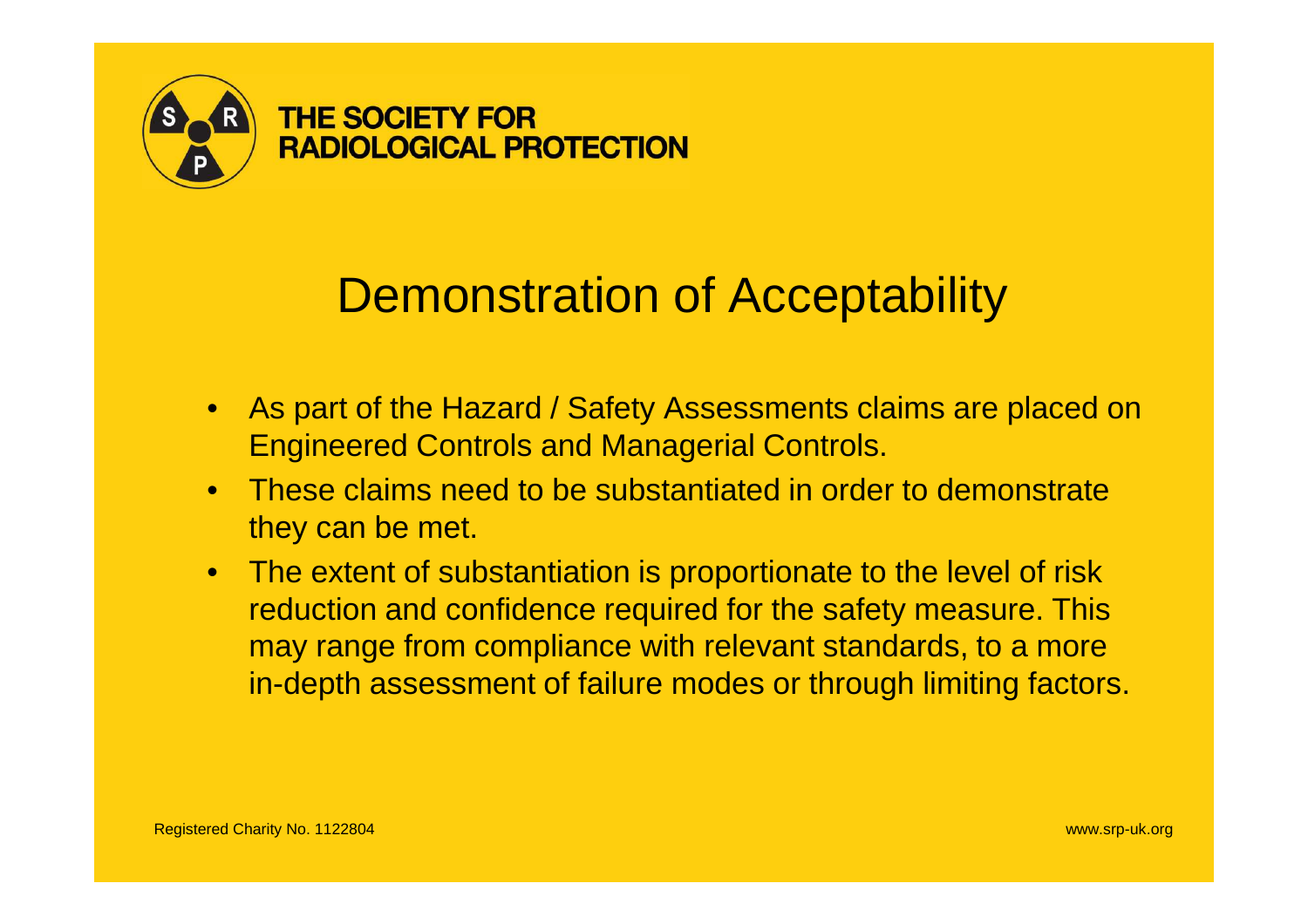

## Challenges with the Integration of Risks

- **Balancing the risks** associated with multiple hazards. For instance during the optioneering phase one option may result in a reduction in the radiological risks but an increase in the risks associated with industrial hazards.
	- Careful selection of Criteria and make sure any reasoning behind Scoring and Ranking, is well documented and defendable.
- There is **no one consistent approach** for assessing risks across industries, and differences even within specific industries (e.g. Nuclear).
	- Knowledge sharing across industries and within industries.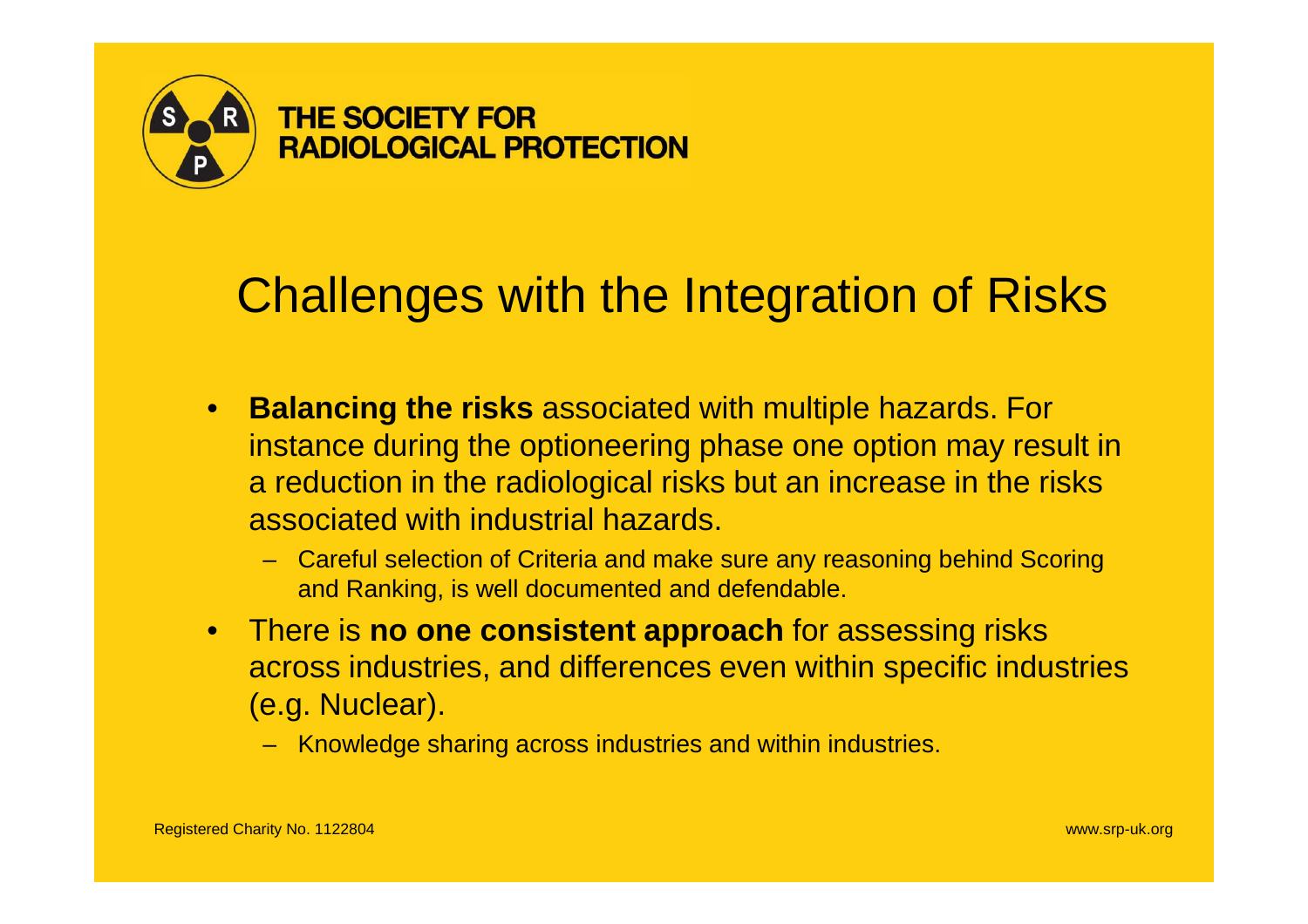

## Challenges with the Integration of Risks

- Regulators encouraging the use of best practice approaches as part of their expectations.
- Management of **materials with multiple hazards** such as uranium, which is both Radiologically and Chemically Toxic.
	- Identify the dominant health detriment from that particular form of the material in a particular situation, and use this as the primary basis for identifying the controls (e.g. for Depleted / Low Enrichment Uranium the Chemical Toxicity Dominates).
	- Due consideration should be taken that the form may change as part of the initiating event leading the hazard being realised.
	- A check should be made to ensure the identified controls for the dominant health detriment, also are suitable and sufficient to control the other hazards.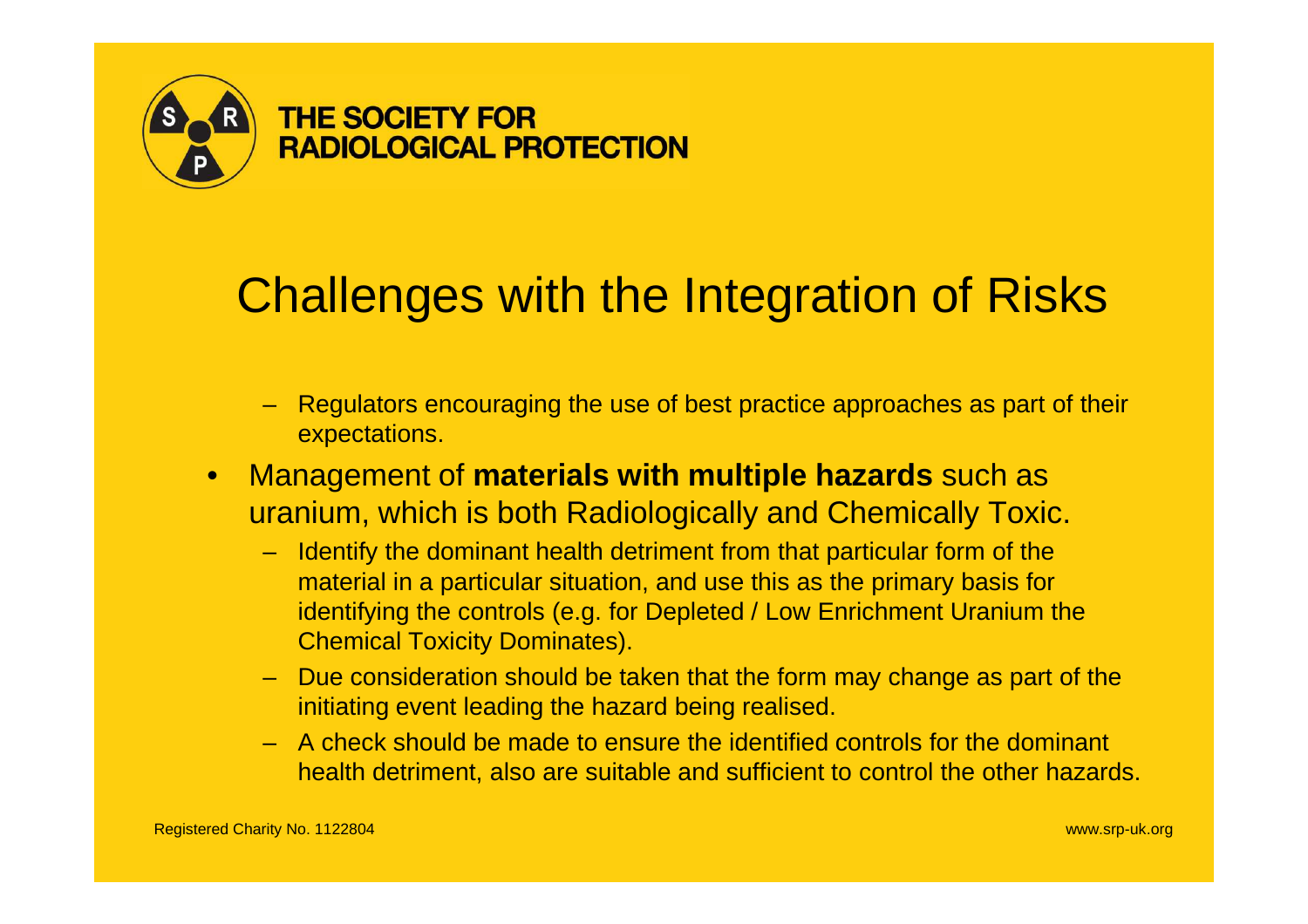

# **Summary**

- The UK Nuclear Industry has placed significant effort of the integration of different risks as part of the ALARP Argument.
- However, there is not yet a consistent approach across industries or even within the sector.
- Can the System of Protection be applied to all hazards?
- Challenges associated with balancing the risks from multiple hazards.
- Work still to be done!
	- Opportunities to improve how we exchange experiences.